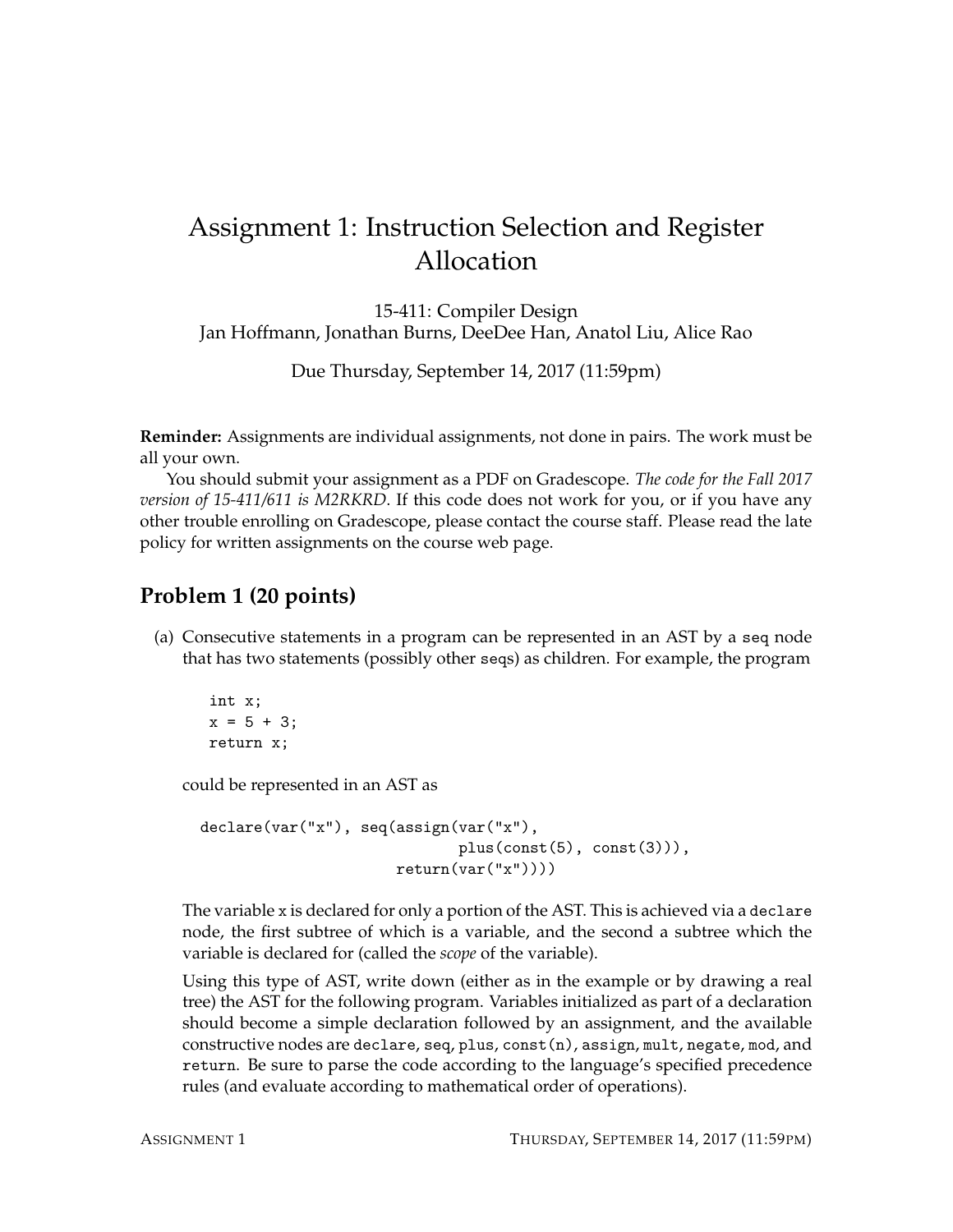int x;  $x = 1 + 2 * 3 + (-9)$ ; int  $y = (x + 2) / 4$ ; return x % y;

(b) When we expand the capabilities of a programming language, we also need to extend the AST to represent the new features. Write down a potential AST for the following program, choosing a reasonable AST representation for while and != (not equal). Assume that the variables x and y are declared elsewhere, but notice that the variable z is only declared within the while loop.

```
while (x := 5) {
  int z = x * x;
  y \leftarrow z;
  x = x + 1;}
return y;
```
(c) Now you will perform instruction selection on the AST you created in part (a) into three-operand assembly language by using the patterns in the table below. As a sample, the example AST from part (a) would be translated (in a simplistic fashion) to the following program. Note that we, other than in class, assume that the return instruction takes an operand to be returned as an argument.

```
t0 < -5t1 < -3x \leftarrow t0 + t1t3 < -xret t3
```
We aren't performing register allocation yet (that's for problem 2), so we will continue to refer to variables by their names and generate new temp variables as necessary. The code generation for expressions is just as it was in lecture, and includes no optimizations:

|                    | cogen(d, e)                                                                            | proviso  |
|--------------------|----------------------------------------------------------------------------------------|----------|
| const(c)           | $d \leftarrow c$                                                                       |          |
| var(x)             | $d \leftarrow x$                                                                       |          |
| plus $(e_1, e_2)$  | $cogen(t_1, e_1), cogen(t_2, e_2), d \leftarrow t_1 + t_2   (t_1, t_2 new)$            |          |
| times $(e_1, e_2)$ | $cogen(t_1, e_1), cogen(t_2, e_2), d \leftarrow t_1 * t_2 \mid (t_1, t_2 \text{ new})$ |          |
| $\cdots$           | $\cdots$                                                                               | $\cdots$ |

and similarly for other expressions. For statements:

|                         | cogen(s)                 | proviso    |
|-------------------------|--------------------------|------------|
| $\mathsf{assign}(x, e)$ | cogen(x, e)              |            |
| return $(e)$            | $cogen(t, e)$ , ret t    | $(t)$ new) |
| $seq(s_1, s_2)$         | $cogen(s_1), cogen(s_2)$ |            |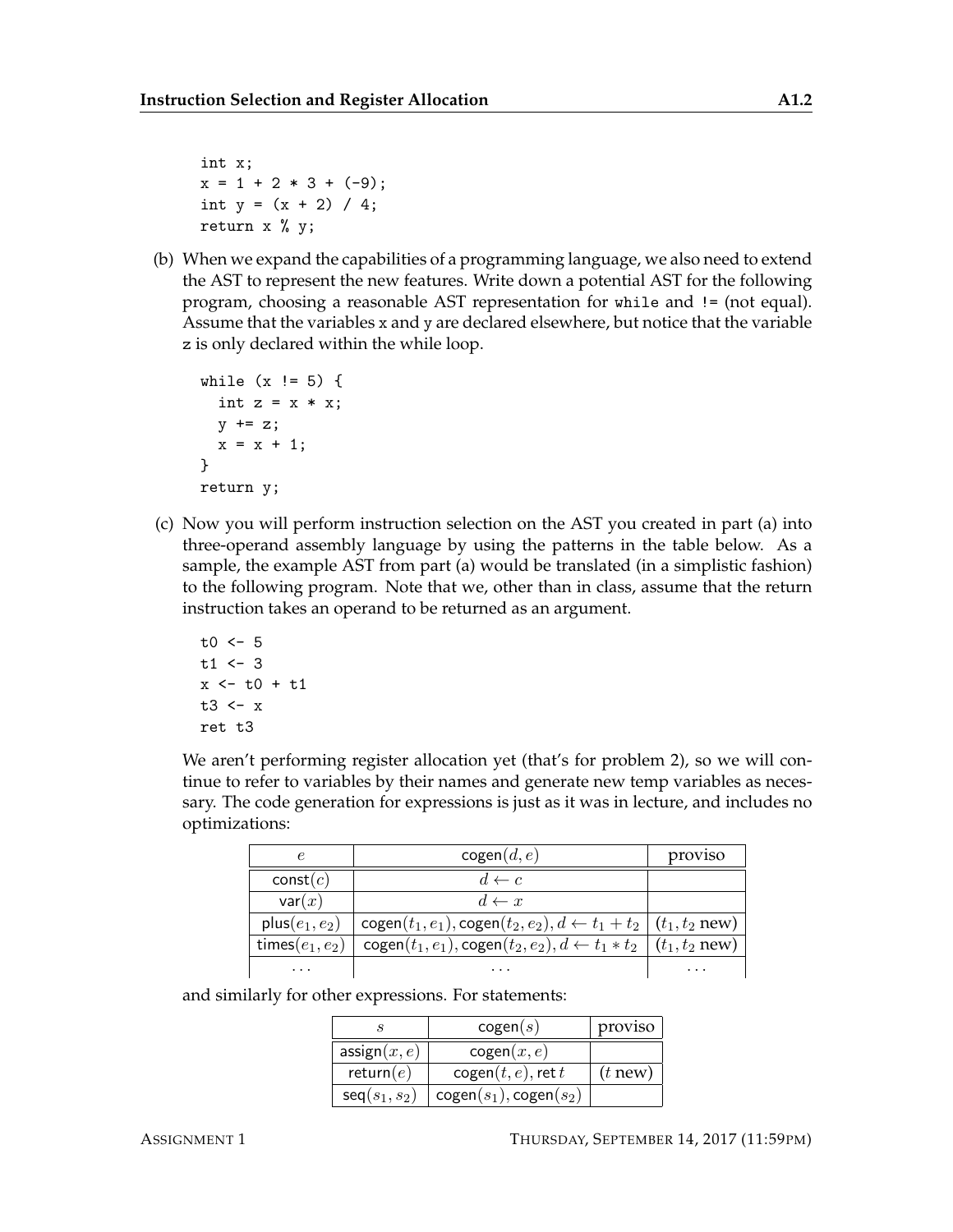## **Problem 2 (25 points)**

In this question you will perform the register allocation algorithm discussed in class on a small assembly program which computes  $\log_2(6x-2)+1$  (in the code given, the input  $x$ is hardcoded to be 42).

```
t0 <- 42 // "input"
t1 < -6t2 < -t0 * t1t3 < -2t4 < -t2 - t3t5 < -1t6 < -0t7 < -1label .loop
t4 <- t4 >> t5
t6 < -t6 + t7branch t4 .loop .exit
label .exit
ret t6
```
The target of your compilation will be a three-address machine with as many registers as you need (though the algorithm will still be trying to use as few as possible). The registers are named  $r_0, \ldots, r_n$ . The language also has a right shift instruction  $d \leftarrow s_1 \rightarrow s_2$ .

- (a) Compute the live variables at each instruction in the above program.
- (b) Construct the interference graph for the program. If you don't want to actually draw a graph, you can just list the variables that each variable interferes with. You should also state whether the graph is chordal.
- (c) Use the maximum cardinality search algorithm we described in lecture, starting from t7, to construct a simplicial elimination ordering. Then, using this ordering, use the greedy graph coloring described in class to assign registers  $r_0, \ldots, r_n$  to temps.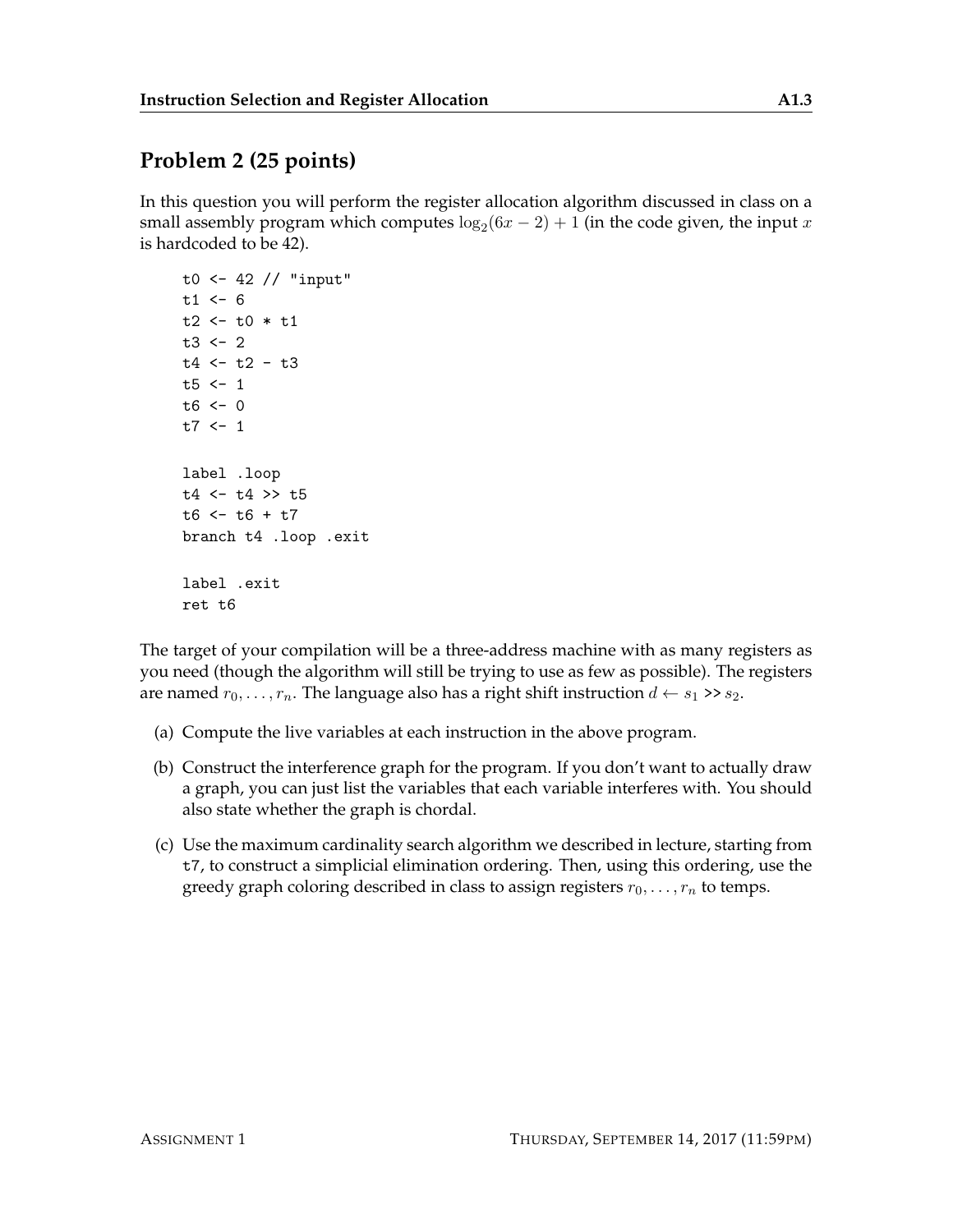Now we will add a restriction to our three-address assembly language: the register  $r_0$  *must* be used as the return register (in other words, the operand of ret must be r0). Similarly, in the shift instruction  $d \leftarrow s_1 \rightarrow s_2$ , the same register  $r_0$  *must* be to hold  $s_2$ , the magnitude of the shift.

- (d) Why does this represent a problem for our sample program? Give a slightly modified but equivalent version of the program that does not have this problem.
- (e) Do the graph coloring algorithm like in 2(c) on this modified program. This time, allocate your registers in a way such that  $t_7$  is assigned to the register with the highest possible number, and explain how you did this.

### **Problem 3 (10 points)**

Recall that a *chordal* graph is a graph where every cycle of length 4 or larger contains a chord (an edge that connects to vertices on the cycle but is not part of the cycle).

- (a) Write a program in three-address assembly that has a non-chordal interference graph and uses not more than 4 temps. Draw the interference graph.
- (b) Rename the temps in your program so that you get an equivalent program that assigns every temp at most once (the resulting program is in SSA form). Draw the interference graph of the modified program. Is the graph chordal?

### **Problem 4 (5 points)**

A relevant quote from Stephen Dolan:

It is well-known that the x86 instruction set is baroque, overcomplicated, and redundantly redundant. We show just how much fluff it has by demonstrating that it remains Turing-complete when reduced to just one instruction.

Did you know that all of instruction selection is bogus? We're going to (partially) show that we don't need any instructions other than mov to implement an L1 compiler.

- (a) Assuming x and y are registers containing two possibly equal values, and we'd like  $R$  to contain a 1 if they're equal and 0 if not. Write three lines of assembly that checks for equality using only mov instructions.
- (b) So why aren't we just doing this instead? In 1 sentence, explain why it might not make sense to compile all code to only mov instructions.